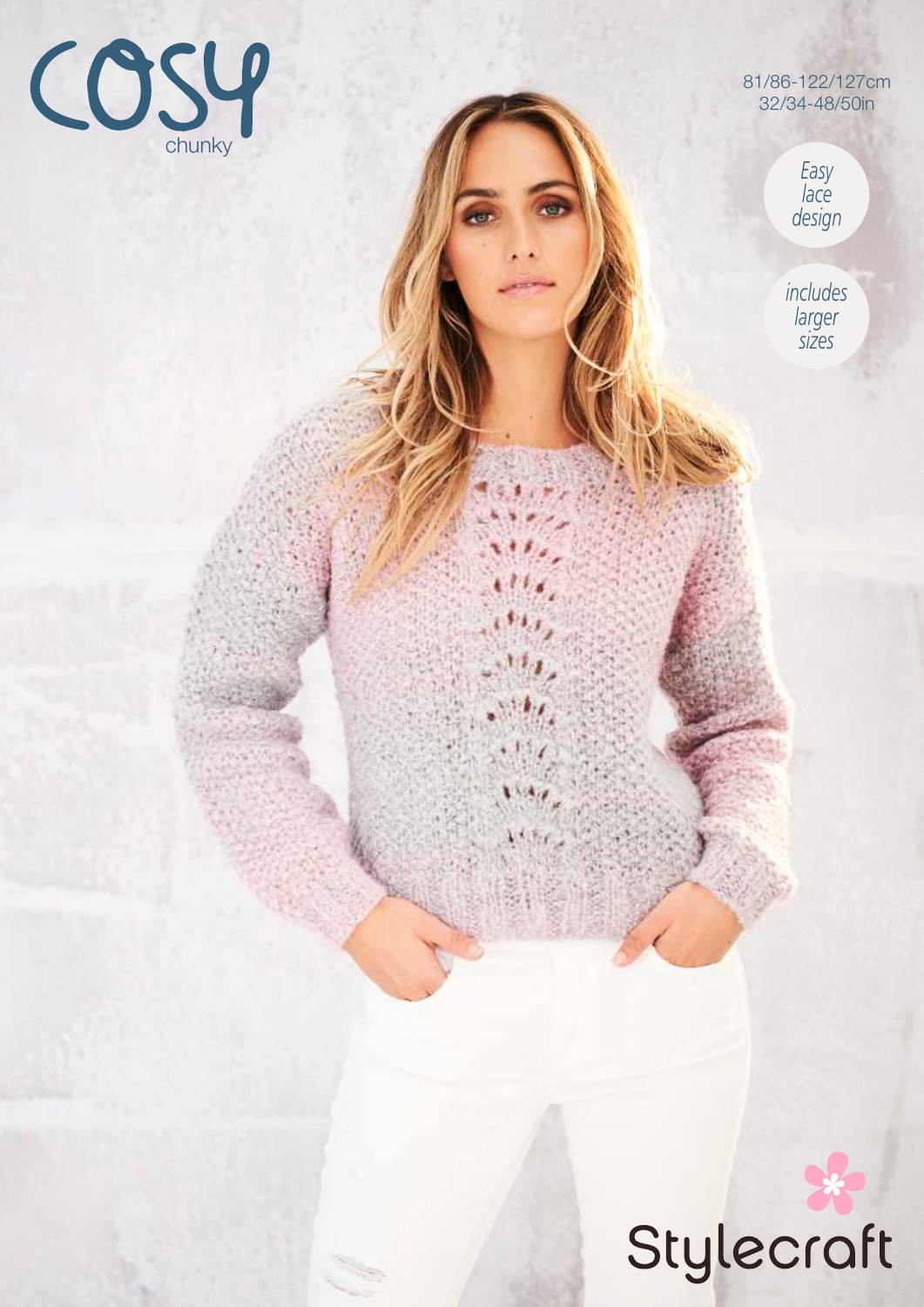# **Sweater in Cosy Chunky**

# **MEASUREMENTS**

| <b>To Fit Bust</b>        | cm<br>in     | 81/86<br>32/34  | 91/97<br>36/38 | 40/42           | 102/107 112/117 122/127<br>44/46 | 48/50           |
|---------------------------|--------------|-----------------|----------------|-----------------|----------------------------------|-----------------|
| <b>Sweater</b>            | cm           | 94              | 104            | 114             | 124                              | 134             |
| <b>Actual Measurement</b> | in           | 37              | 41             | 45              | $48\frac{3}{4}$                  | $52\frac{3}{4}$ |
| <b>Full Length</b>        | cm           | 57              | 59             | 63              | 66                               | 69              |
|                           | in           | $22\frac{1}{2}$ | 23             | $24\frac{3}{4}$ | 25                               | 27              |
| <b>Sleeve Length</b>      | cm           | 43              | 43             | 44              | 45                               | 45              |
|                           | $\mathsf{I}$ | 17              | 17             | $17\frac{1}{4}$ | $17\frac{3}{4}$                  | $17\frac{3}{4}$ |

# **YOU WILL NEED**

| <b>Sweater</b><br><b>Cosy Chunky</b> | 100g balls |  |  |  |
|--------------------------------------|------------|--|--|--|
| Colour used                          | Dawn 1845  |  |  |  |

**Alternative Yarns:** Special Chunky, Life Chunky. If using an alternative yarn, please check the meterage as the quantities needed may vary.

1 pair 7mm (UK 2 – USA 10½) knitting needles, 1 pair 8mm (UK 0 – USA 11) knitting needles, 2 stitch markers For Sweater: stitch holders

# **ABBREVIATIONS**

| alt alternate<br>g grammes<br>$in$ inch(es)<br>beg beginning<br>inc increase(ing)<br>$cm$ centimetre(s)<br>cont continue<br>k knit<br>dec decrease(ing)<br>$mm$ millimetre(s)<br>foll following<br>p purl | patt pattern<br>rem remain(ing)<br>rep repeat<br>rs right side<br>sm slip marker<br>$st(s)$ stitch(es) | tbl through back of<br>loops<br>tog together<br>ws wrong side<br>yfwd yarn forward |
|-----------------------------------------------------------------------------------------------------------------------------------------------------------------------------------------------------------|--------------------------------------------------------------------------------------------------------|------------------------------------------------------------------------------------|
|-----------------------------------------------------------------------------------------------------------------------------------------------------------------------------------------------------------|--------------------------------------------------------------------------------------------------------|------------------------------------------------------------------------------------|

# **SPECIAL ABBREVIATIONS**

|                                 | sl1-k1-psso slip next st, knit one st, pass M1 make a st: pick up the horizontal strand |
|---------------------------------|-----------------------------------------------------------------------------------------|
| the slipped st over the knit st | between sts and work into the back of it to                                             |
|                                 | twist it.                                                                               |

The yarn amounts stated are based on average requirements and are therefore approximate.

**TENSION** 11 sts and 19 rows to 10 cm, 4 in, over moss stitch on 8 mm needles or the size required to give the correct tension.

Lace panel measures 10 cm, 4 in, wide on 8mm needles or the size required to give the correct tension.

#### **It is essential to work to the stated tension to ensure the correct size of garment and you should always knit a tension square.**

If there are fewer sts and rows to 10 cm, 4 in, change to finer needles if there are more sts and rows to 10 cm, 4 in, change to larger needles.

Instructions are given for the first, smallest size. Larger sizes are given in square brackets. Where only one figure is given, this applies to all sizes. Where the figure 0 appears, no stitches, times, or rows are worked for this size.

Although every effort has been made to ensure that instructions are correct, Stylecraft cannot accept any liabilities.

**Stylecraft cannot accept responsibility for the result of using any other yarn.**

#### **Circle the size you wish to make SWEATER BACK**

Using 7mm needles, cast on 50[54:62:66:70] sts. **Row 1 (rs):** K2, \*p2, k2; rep from \* to end.

**Row 2:** P2, \*k2, p2; rep from \* to end.

These 2 rows form k2, p2 rib. Cont in rib until work measures 6cm, 2½in, ending with a rs row. \*\*

# **For 1st and 3rd sizes only**

**Inc row (ws):** Rib 25[31], M1, rib to end. 51[63] sts.

# **For 2nd, 4th and 5th sizes only**

**Inc row (ws):** Rib [11:14:15], M1, (rib [16:19:20], M1) twice, rib to end. [57:69:73] sts.

#### **For all sizes**

Change to 8mm needles. **Row 1 (rs):** K1, \*p1, k1; rep from \* to end.

**Row 2:** K1, \*p1, k1; rep from \* to end.

These 2 rows form moss-st. To help identify right and wrong sides, place a marker in rs of work. Cont in moss-st until back measures 51[53:57:60:62]cm, 20[21:22½:23¾:24½]in, ending with a ws row.

## **Shape shoulders and back neck**

Cast off 6[7:8:9:9] sts at beg of next 2 rows. 39[43:47:51:55] sts. **Next row:** Cast off 6[7:8:9:9] sts, k7[7:8:8:10] (including last st used in casting off) and turn, leaving rem 26[29:31:34:36] sts on a spare needle. 7[7:8:8:10] sts.

**Next row:** P2tog, p to end. 6[6:7:7:9] sts.

Cast off rem sts. With rs of work facing, slip next 13[15:15:17:17] sts onto a stitch holder for back neck, rejoin yarn to rem 13[14:16:17:19] sts and k to end.

**Next row:** Cast off 6[7:8:9:9] sts, p to last 2 sts, p2tog tbl. 6[6:7:7:9] sts. Knit 1 row.

Cast off rem sts.

## **FRONT**

Work as given for Back to \*\*. 50[54:62:66:70] sts.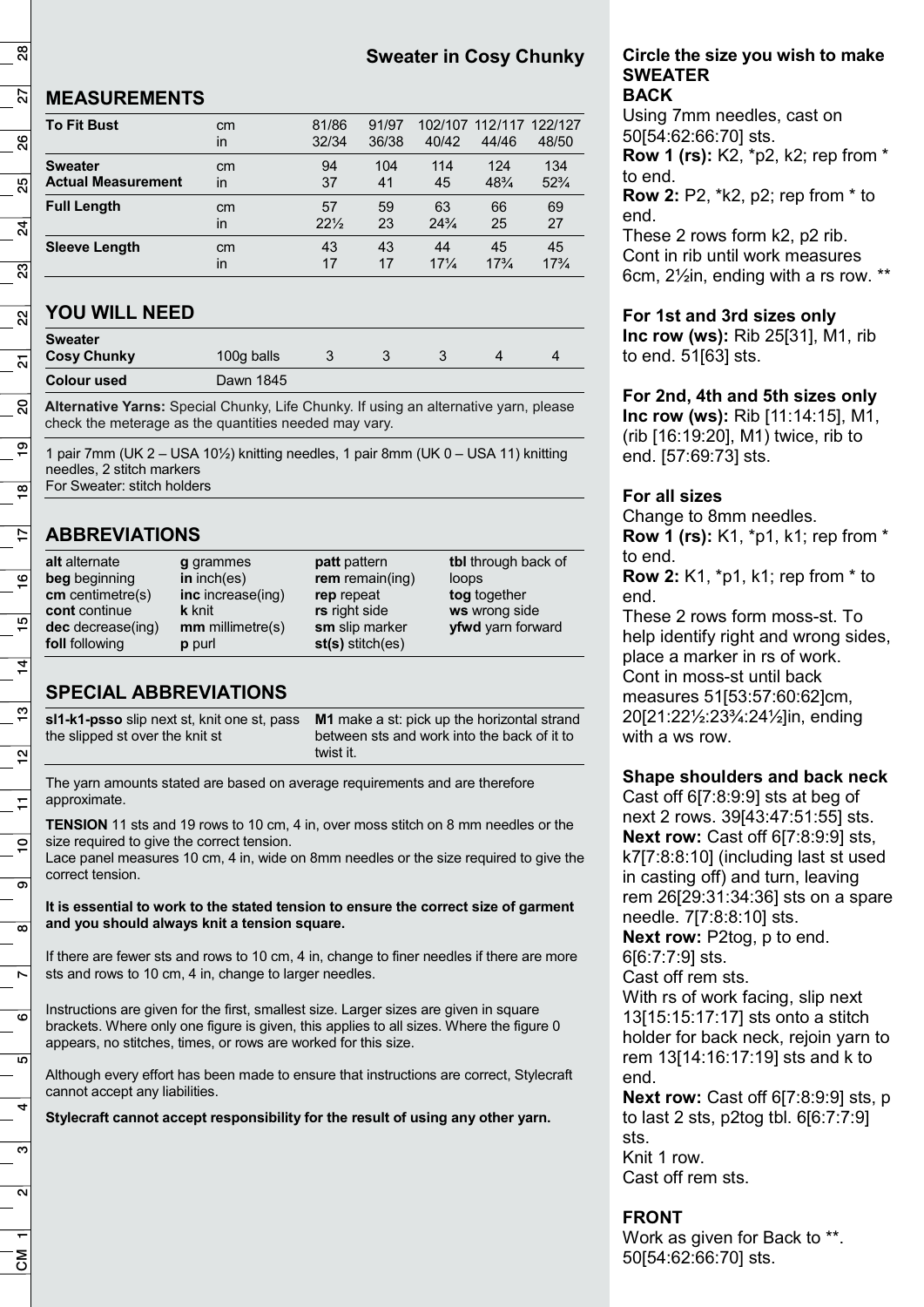**Inc row (ws):** Rib 10[11:13:14:15], M1, rib 11[12:14:15:16], M1, (rib 2, M1) 4 times, rib 11[12:14:15:16], M1, rib to end. 57[61:69:73:77] sts. Change to 8mm needles. **Note:** the stitch total varies on each row of the lace panel. Count sts only on row 6. **Row 1 (rs):** K1, (p1, k1) 10[11:13:14:15] times, place a marker on the needle, k1, sl1-k1 psso, k9, k2tog, k1, place a marker on the needle, k1, \*p1, k1; rep from \* to end. Markers indicate centre lace panel. Slip the markers on each row. **Row 2:** K1, (p1, k1) 10[11:13:14:15] times, sm, p13, sm, k1, \*p1, k1; rep from \* to end. **Row 3:** K1, (p1, k1) 10[11:13:14:15] times, sm, k1, sl1 k1-psso, k7, k2tog, k1, sm, k1, \*p1, k1; rep from \* to end. **Row 4:** K1, (p1, k1) 10[11:13:14:15] times, sm, p11, sm, k1, \*p1, k1; rep from \* to end. **Row 5:** K1, (p1, k1) 10[11:13:14:15] times, sm, k1, sl1 k1-psso, yfwd, (k1, yfwd) 5 times, k2tog, k1, sm, k1, \*p1, k1; rep from \* to end. **Row 6:** K1, (p1, k1) 10[11:13:14:15] times, sm, k15, sm, k1, \*p1, k1; rep from \* to end. These 6 rows form the lace panel with moss-st at each side. Cont in patt as set until front measures approx 40[42:45:48:50]cm, 15¾[16½:17¾:19:19¾]in, ending with row 6 of patt. 15 sts between markers.

#### **Shape neck**

**Next row (rs):** K1, (p1, k1) 10[11:13:14:15] times and turn, leaving rem 36[38:42:44:46] sts on a spare needle. Work on these 21[23:27:29:31] sts for first side of neck. Keeping moss-st correct, dec 1 st at neck edge on every row to 18[20:23:25:27] sts. Cont in moss-st without shaping until front measures same as Back to shape shoulder, ending with a ws row.

#### **Shape shoulder**

Cast off 6[7:8:9:9] sts at beg of next and foll alt row. 6[6:7:7:9] sts. Work 1 row.

Cast off rem sts. With rs of work facing, slip 15 sts

of lace panel onto a stitch holder, rejoin yarn to rem 21[23:27:29:31] sts and patt to end.

Keeping moss-st correct, dec 1 st at neck edge on every row to 18[20:23:25:27] sts.

Cont in moss-st without shaping until front measures same as Back to shape shoulder, ending with a rs row.

#### **Shape shoulder**

Cast off 6[7:8:9:9] sts at beg of next and foll alt row. 6[6:7:7:9] sts. Work 1 row. Cast off rem sts.

#### **SLEEVES**

Using 7mm needles, cast on 22[22:26:26:26] sts. Starting with row 1, work 5cm, 2in, in k2, p2 rib as given for Back, ending with a rs row. **Inc row:** Rib 11[11:13:13:13], M1, rib to end. 23[23:27:27:27] sts. Change to 8mm needles. Work 4 rows in moss-st as given for Back. Cont in moss-st, inc 1 st at each end of next and every foll 8th[6th:6th:6th:6th] row to 35[39:45:43:39] sts, working extra sts into moss-st. Inc 1 st at each end of every foll 6th[4th:4th:4th:4th] row to 41[47:51:53:55] sts. Cont without shaping until sleeve measures 43[43:44:45:45]cm, 17[17:17¼:17¾:17¾]in, ending with a ws row. Cast off in patt.

#### **TO MAKE UP**

Sew in all yarn ends neatly. Join right shoulder seam.

#### **Neckband**

With rs of work facing, using 7mm needles, pick up and k 23[24:28:27:29] sts down side of front neck, work across 15 sts from front stitch holder as foll: K1, k2tog, (k2, k2tog) 3 times, pick up and k 23[24:28:27:29] sts up side of neck to shoulder seam, 2 sts down side of back neck, k across 13[15:15:17:17] sts from back neck stitch holder, pick up and k 2 sts up side of neck. 74[78:86:86:90] sts.

Starting with row 2, work 4cm, 1½in, in k2, p2 rib as given for Back, ending with a ws row. Cast off in rib.

Place a marker in the centre of each sleeve top. To indicate armholes, measure 19[21:23:24:25]cm,

7½[8¼:9:9½:9¾]in, down from shoulder seams and place a marker on front and back edges. Sew sleeve into armhole between markers, matching centre marker to shoulder seam. Join side and sleeve seams. Pin out sweater to the measurements given. Cover with clean, damp tea towels and leave to dry. See ball band for washing and further care instructions.

Iz.